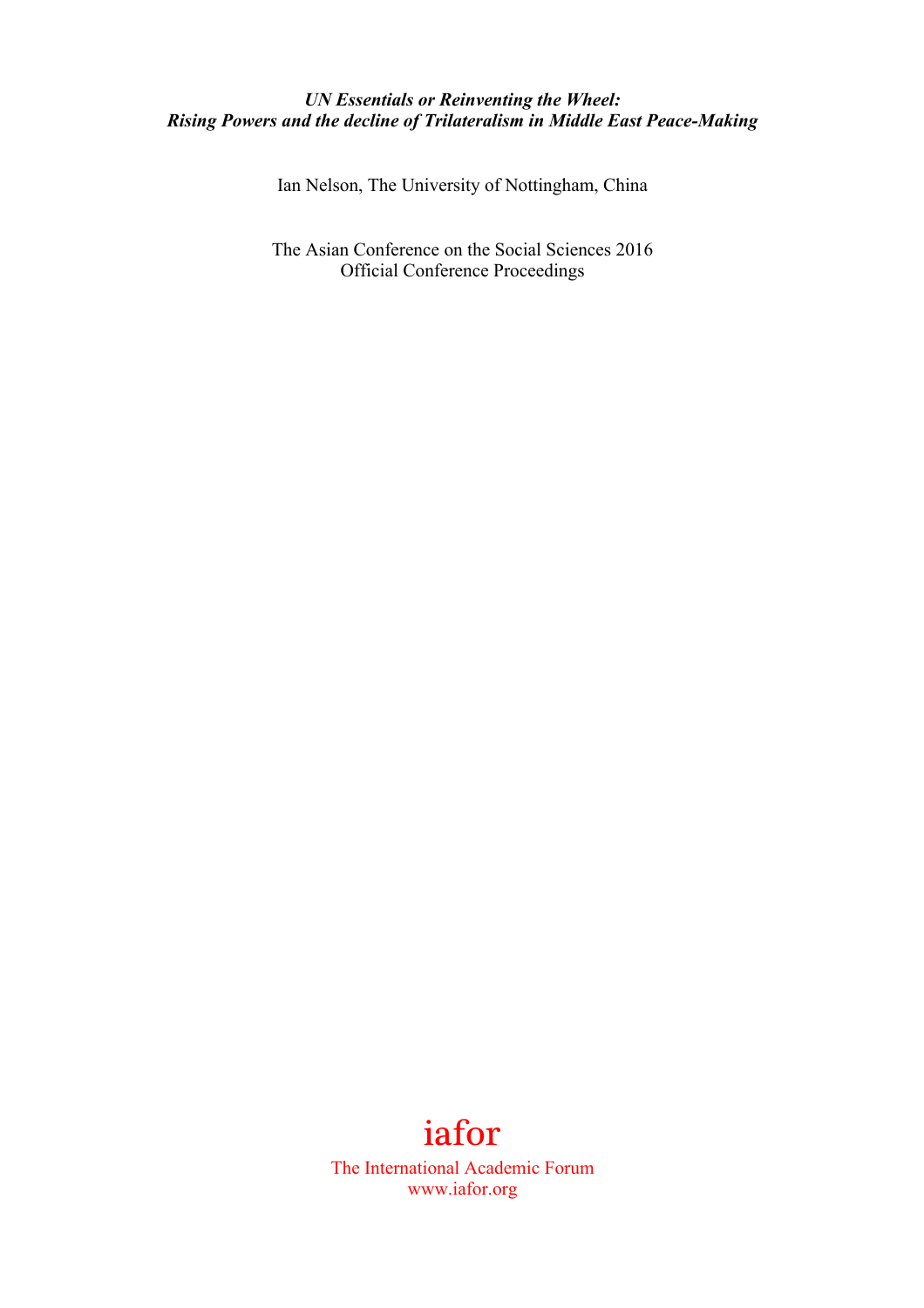## **Introduction**

'The agreed basis for a peaceful settlement of the conflict between Israel and its neighbors is United Nations Security Council Resolution 242, in all its parts.

After four wars during 30 years, despite intensive human efforts, the Middle East, which is the cradle of civilization and the birthplace of three great religions, does not enjoy the blessings of peace. The people of the Middle East yearn for peace so that the vast human and natural resources of the region can be turned to the pursuits of peace and so that this area can become a model for coexistence and cooperation among nations.

(…) the peace proposals made by both leaders, as well as the warm reception of these missions by the peoples of both countries, have created an unprecedented opportunity for peace which must not be lost if this generation and future generations are to be spared the tragedies of war.<sup>1</sup>

Over a period of some thirty-eight years, the five major diplomatic efforts to resolve the Israeli-Palestinian question (widely seen as the issue at the heart of the broader Arab-Israeli conflict), have been characterised by a trilateralist negotiating approach —bilateral Arab-Israeli talks, unilaterally overseen by the United States. As a result the traditional recourse to the open organisational forum for conflict resolution centred on the United Nations (UN) and international law (exemplified by the first such referral and undertaking of note on the subject of Arab-Jewish tensions, the Partition Plan - UN Resolution 181 (II), 29 November 1947) has been somewhat sidelined in the post-1967 Six-Day War era in favour of private peace talks premised on trilateralism.

Commencing with the Egyptian-Israeli summit hosted by president Jimmy Carter in 1978 and the resulting Camp David Accords, the diplomatic U.S.-led sequence of peace initiatives continued with the Madrid Conference in 1991 (theoretically jointly chaired by president George H W Bush and the Russian general secretary, Mikhail Gorbachev, just prior to the implosion of the Soviet Union). The meeting in Spain was followed by the Oslo Accords (1993), along with the Camp David and Taba summits of 2000 and 2001, which were championed by president Bill Clinton, and the chain effectively concluded with the Road Map for Peace launched by president George W Bush in April 2003 on the day military activities ceased at the conclusion of the invasion phase of the Iraq war.

Although the achievement of the first peace agreement in 1979 between Egypt and Israel was heralded in the West as a major advancement in the normalisation of Arab-Israeli relations, the emergent details of the treaty were roundly criticised outside the northern hemisphere, not least in Egypt itself, but also by the Arab League, the UN General Assembly, and the People's Republic of China (a permanent UN Security Council member), for not only by-passing the auspices of the UN, but for excluding the Palestinians from a process substantially devoted to shaping the terms of their own right to self-determination. Moreover, a succession of trilateralist U.S. initiatives specifically designated to address the Israeli-Palestinian conflict, have been singularly distinguished by their repeated failure to arrive at a peace settlement, as the original and underlying cause of the Arab-Israeli struggle has repeatedly escaped a resolution.

Trilateralism as a U.S. negotiating strategy in Arab-Israeli affairs, emerged during the tense bipolar atmosphere of the Cold War superpower rivalries. As a doctrine conceived and fostered under the administration of president Richard Nixon, as Hulme had noted, it was also adopted beneath the

 <sup>1</sup> 'The Camp David Accords, Framework for Peace in the Middle East', *The Jimmy Carter Library*, 5-17 September, 1978, http://www.jimmycarterlibrary.gov/documents/campdavid/accords.phtml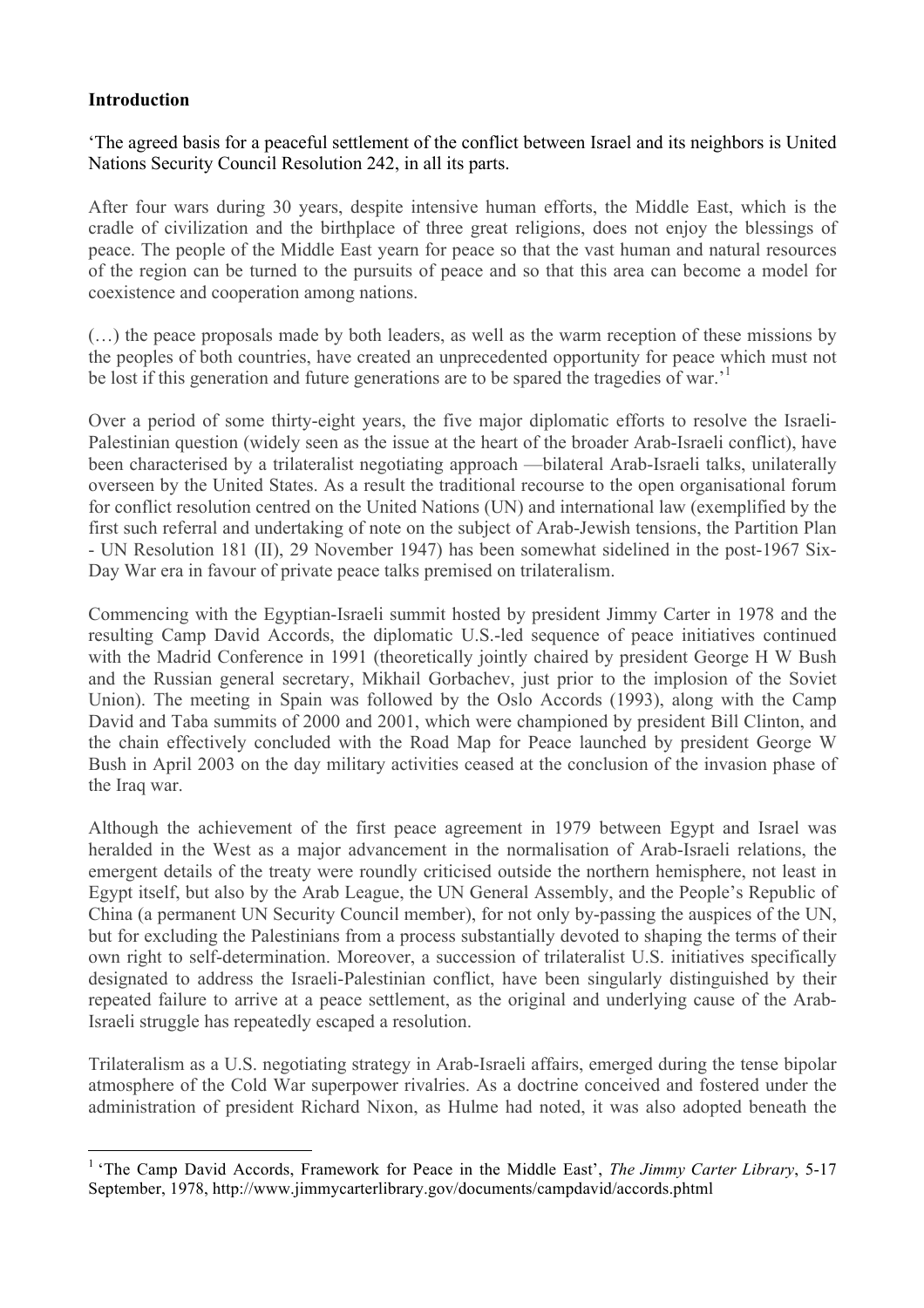'long shadow cast by Henry Kissinger's post-1973 policies', when the 'three principles' of Washington's engagement were established, —'US dominance over the "peace process"; no "imposed" peace by third parties; and commitment to "step-by-step" negotiations<sup>7</sup>.<sup>2</sup> Ostensibly introduced as a tactic to soft shoulder Moscow from securing a greater presence in a geo-political domain that Washington was increasingly keen to try and maintain under its own ideological terms, particularly in the context of a decreasing role for the former imperial-colonial powers of British and France after the Suez Crisis of 1956, and what the White House and State Department perceived as the vulnerability of states like Egypt, Syria, Lebanon, Iraq, and Jordan, to the creeping threat of Communism in the nationalist movements of the newly independent Arab countries, the efforts to address the Israeli-Palestinian question have always been encompassed by the overarching canvas of regional circumstances, combined with the world-wide tussle between the Soviets and the United States.

In the main support for a trilateralist approach has been quintessentially sustained by the belief that only the U.S., with its financial leverage and military prowess, in conjunction with its assumed influence on Israel and key Arab states (centrally, Saudi Arabia), is best positioned to arbitrate and deliver peace. The initial success of trilateralism, epitomised by the Egyptian-Israeli peace agreement, perpetuated this sense of American diplomatic and political omnipotence throughout much of the 1980s and 1990s, this despite the fact that a breakthrough in the Israeli-Palestinian question remained illusive, or occasionally left unattended, and the comprehensive Arab-Israeli agreement that was expected to follow never really materialised. On the contrary far from the momentum for a region-wide peace the accords of 1978 were meant to create, some of the unforeseen consequences are viewed to have enhanced the expansionist policies of the right-wing Likud bloc in Israel, thereby inadvertently prolonging and spreading the conflict.

With the most populous Arab state and largest military power to directly border Israel effectively neutralised, the situation is thought to have helped facilitate the invasion and occupation of southern Lebanon by Israel in 1979 and 1982, which only ended in 2000. This turn of events is thought to have led indirectly to the start of the first Palestinian uprising (1987), as Israel, after dismantling its civilian settlements in the Egyptian Sinai, expanded and accelerated its settlement programme in the Occupied Palestinian Territories; an Israeli policy decision that may have been calculated on the premise that having expelled the Palestine Liberation Organisation (PLO) from Lebanon to Tunis, the Arab population of the West Bank, East Jerusalem, and the Gaza Strip, denied the physical proximity of the formal Palestinian resistance, and already marking the twentieth anniversary of the Israeli military occupation, would be sufficiently undermined psychologically as to render their ability to offer any noteworthy resistance to Israel as futile.

Generally speaking, and despite the significant repercussions arising from the near ritual cycle of confrontation (poignantly highlighted by the global economic and industrial recession following the Arab oil embargo and dramatic price increases after the 1973 war in a response to western military support for Israel), the diplomatic front-running undertaken by a string of U.S. presidents and secretaries of state in Mideast peace efforts have gone largely unchallenged. Among a majority of European countries, and any number of moderate pro-western Arab regimes, notably, Egypt, Jordan, and the Gulf states, including a long line of Israeli and Palestinian leaders extending to at least the 1980s, the American-led trilateralist template has traditionally attracted a fairly consistent degree of support. While the Oslo talks (secretly broached by a Norwegian diplomat in the first instance) produced an Israeli-PLO mutual recognition agreement in 1993, and a peace treaty between Israel and Jordan in 1994, gave a renewed energy to the trilateral mode of diplomacy, the

 <sup>2</sup> Hulme. Derick L. (Jr.), (2008: 13) '*The Israeli-Palestinian Road Map for Peace: <sup>A</sup> Critical Analysis*', (Maryland: University Press of America)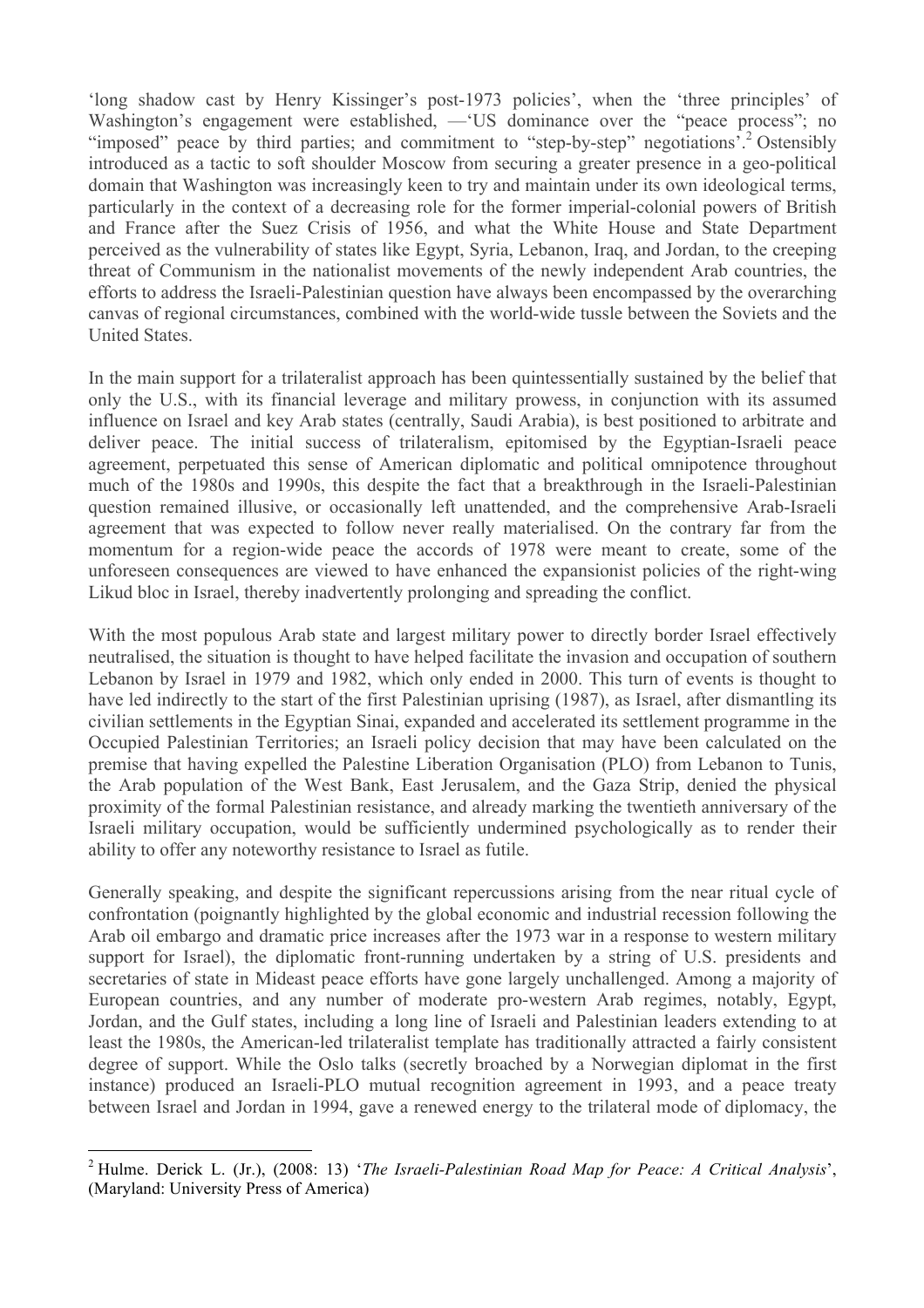primary issues underpinning the causes of conflict between Israeli and the Palestinians —final borders, the status of Jerusalem, the right of return for refugees (Arab and Jewish<sup>3</sup>), statehood, and mutual security— remained resolutely unresolved and mostly untouched amid escalating violence and a hardening of positions as political and religious extremisms continued to gain ground within both Israeli and Palestinian societies.

Two decades later, and with no resolution in prospect, the absence of dissent among the chief exponents of U.S. trilateralism had begun to change. A series of votes by the British, Swedish, Spanish, French, and Irish parliaments to recognise Palestine as a state —based on the Green Line boundaries of 1967 (the 1949 ceasefire lines)— that began with Iceland in  $2011<sup>4</sup>$  and extended to the Vatican City State, has continued with a decision by Greece to follow suit in December 2015.<sup>5</sup> What this developing pattern in decision and policy-making arguably constitutes, is not just a growing degree of impatience with the glacial pace of progress towards a two state resolution (or occasionally, the lack of any development), but more significantly, perhaps, the deviation also represents a broader and deeper international political frustration and financial wariness that encompasses both a general fatigue with with the actual diplomatic mechanism, —namely, the trilateralist negotiating template itself, and by implication, the prominence, if not dominance, of the U.S. in shaping the nature and the conduct of the Israeli-Palestinian peace efforts over a lengthy and mostly fruitless period of time. The sequential distancing from the Americans by an increasing number of western European governments (many of which have been close and long-term partners of Washington), must also say something about a breakdown of confidence in the ability of the US to deliver an agreement, and thus, a resolution of the conflict; a confidence, that in spirit, lies at the heart of the trilateralist approach. What might be considered more disconcerting about the ebbing of support away from trilateralism from within the European legislatures is that it occurred during the tenure-ship —that in light of the Cairo speech in 2009— initially looked to be one of the more promising U.S. presidencies, —that of Barak Obama. Although Obama reaffirmed the foreign policy position of the US at the outset of his first term in office by stating the 'only resolution is for the aspirations of both sides to be met through two states',<sup>6</sup> the impetus assisted by a fresh pair of eyes and ears, and widespread regional and international goodwill, soon ran into difficulties as the peace talks foundered in the wake of a somewhat personalised stand-off between Obama and the Israeli prime minister, Benjamin Netanyahu, over the continued settlement activities of the Israeli governments in the Occupied Territories. Regardless of the continued paralysis in the U.S.-Israeli dialogue across much of the two Obama terms in office, the administration showed few signs of departure from the trilateralist negotiating model that had folded on each occasion in the past, and which has done little over the same period to stem the downward flow of belief and trust from European, regional, and international allies in the classic trilateralist trajectory.

Aside the apparent impasse in the American efforts to secure a resolution to one of the longest running and destabilising conflicts in world affairs, a number of political, diplomatic and economic factors have contributed to the seeping, but inexorable shift in the position of the Europeans from a peace process headed by the US. Among the most pressing determinants has been the global

 <sup>3</sup> See, 'Return to Morocco', *Al Jazeera English*, <sup>21</sup> January 2015,

http://www.aljazeera.com/programmes/aljazeeraworld/2015/01/return-morocco-2015120124346751467.html <sup>4</sup> 'Iceland recognises Palestinian state', *The Guardian*, 30 November 2011, http://www.theguardian.com/world/2011/nov/30/iceland-recognises-palestinian-state, accessed 27 April 2015.

<sup>5</sup> 'Greek parliament votes to recognise Palestinian state', *Al Jazeera English*, 22 December 2015, http://www.aljazeera.com/news/2015/12/greece-recognises-state-palestine-151222144252203.html

<sup>&</sup>lt;sup>6</sup> 'Remarks by the President On A New Beginning', Cairo University, Cairo, Egypt, 4 June 2009, 'Remarks by the President at Cairo University, 6-04-09', *The White House, Office of the Press Secretary* (Cairo,Egypt), https://www.whitehouse.gov/the-press-office/remarks-president-cairo-university-6-04-09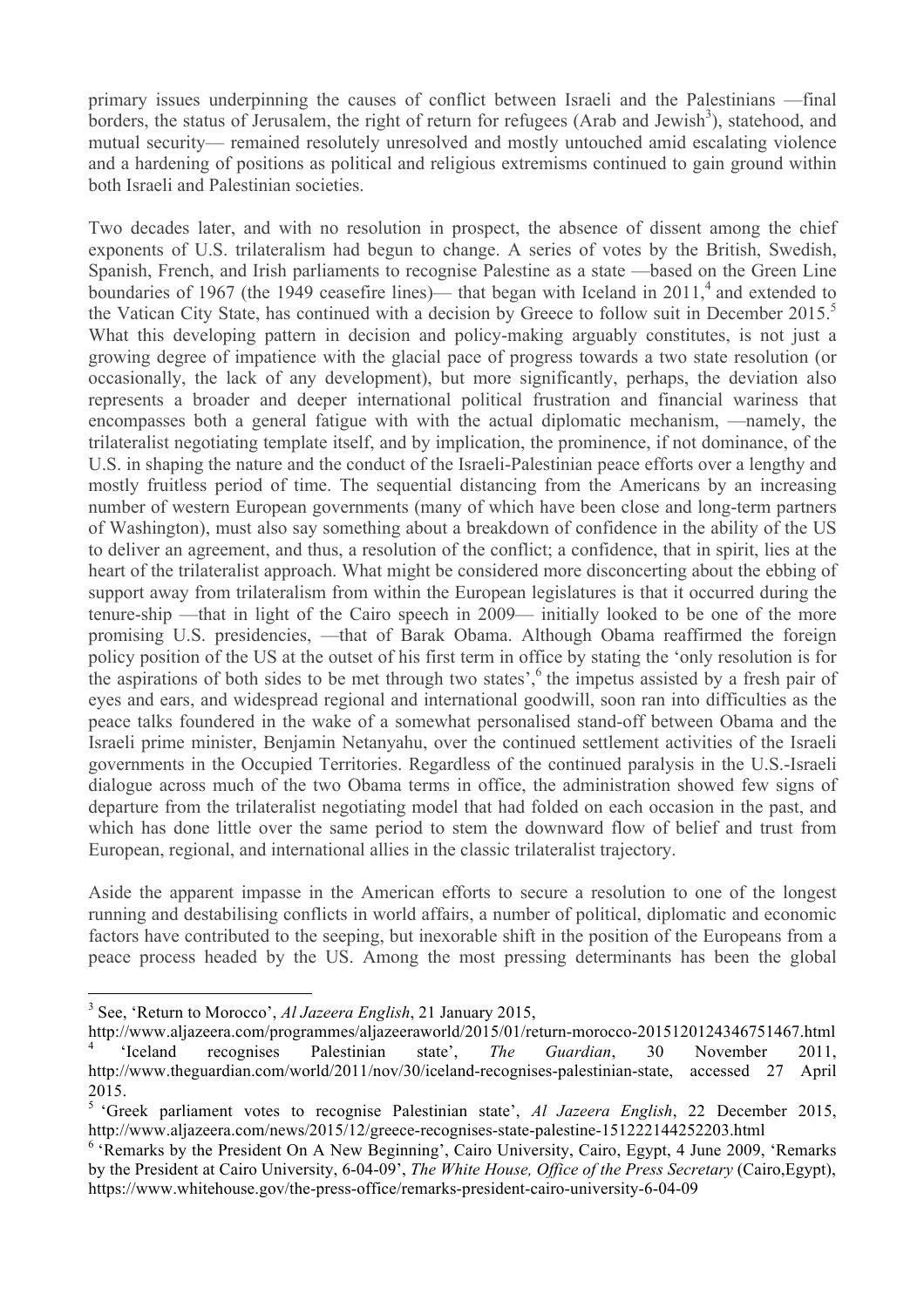economic downturn caused by the crash in the investment banking sector in 2008, which had tendency to focus many minds on more urgent domestic challenges, but also raised further questions about the sustainability of maintaining, without end, the ascending financial cost of the Israeli-Palestinian conflict. Additionally, the scale of the on-going post-Arab Spring conflicts in Syria, Iraq, Libya, and Yemen, and the phenomenal rise of ISIL (the Islamic State in Iraq and the Levant), have all assisted in the gradual shift in positions and priorities of some major players. As the former British Foreign Secretary, Jack Straw, recently expressed,

'On Israel/Palestine I would wish that the UK and the West, particularly the EU, takes a more robust line. I have said this earlier but the practicalities of Israeli policy mean that the everexpanding number of illegal settlements makes a two state solution less and less likely, day by day. The US, with the strong lobby forces at work across the Atlantic, moves only at a snail's pace on this issue. We, the UK, and the EU, should move faster.<sup>7</sup>

On the basis of that particular perspective, some of the reasons offered for the changes in the European mindset could hardly be clearer. Additionally, there are other and possibly equally compelling motivations that seem to have frayed the patience of countries that have previously been supportive and largely uncritical of the U.S. and Israel. In some quarters that restiveness has developed into a call for a stronger and more autonomous stance by the Europeans and international community. As Straw also added, on the settlement building, the EU 'should be clear that the Israelis are, bluntly, stealing Palestinian land.' He continued, 'Israel will obdurately continue this policy so long as there is no price for doing so'. But what was more significant, perhaps, was that Straw concluded, 'we should be ready to consider other measures'.<sup>8</sup> The 'other measures' already applied in the wider world and elsewhere in the Middle East (principally, Iraq and Iran, but hitherto not seriously considered or advocated in the case of Israel), have typically included sanctions, boycotts, and inspections; 'measures' could also be interpreted to include the application of an imposed resolution of the conflict based on UN Resolutions 242 (1967), whatever the protestations from Ramallah or Tel-Aviv, and the deployment of an international military force —similar to the United Nations Interim Force in Lebanon (UNIFIL) example in south Lebanon.<sup>9</sup>

On the related question of sustainability, some of the more recent wars (notably, the 2006 Israel-Lebanon war, and the 2006 and 2014 Israel-Gaza conflicts) have been notable, not just for the disproportionate civilian casualties incurred, but by the nature and scale of material destruction substantial areas of Beirut and Gaza City were reduced to rubble, as was a good deal of the surrounding network of social overhead capital, principally roads, bridges, airports and harbours. Among the most questionable incidents, however, was the Israeli bombing of non-military targets, in particular, infrastructural facilities like the \$75 million (£110 million) sewage treatment plant in Gaza; much of it, as was reported, had been funded by the 'World Bank, (…) France, Sweden, the European Union, Belgium and other donors', <sup>10</sup> along with regional, international aid and development programmes. Besides the consternation raised by the advent of another war, the repeated damage has caused a number of donors to re-think their strategies in terms of whether such levels of funding can be directed indefinitely at a situation of conflict without the reasonable prospect of resolution in sight, and in the lack of a meaningful negotiating process.

 <sup>7</sup> Straw, Jack. 'Brismes Lecture: The Future of British Foreign Policy in the Middle East', *British Journal of Middle Eastern Studies*, Vol. 42, No.4, (2015), p. 380, http://dx.doi.org/10.1080/13530194.2015.1046257 <sup>8</sup> Straw, Jack. 'Brismes Lecture, p. 380.

<sup>&</sup>lt;sup>9</sup> UNIFIL was established through UN Security Council resolutions 425 (1978) and 426 (1978) on the 19 March 1978, http://unifil.unmissions.org/Default.aspx?tabid=11552&language=en-US

<sup>10</sup> Salem, Mohammed. 'World Bank says Blair sewage project in Gaza may collapse', *Reuters*, 8 June 2009, http://cncc.bingj.com/cache.aspx?q=blair%2c+sewage+treatment+plants%2c+gaza+&d=5038560803494631 &mkt=zh-CN&setlang=en-US&w=rTY2A3hGLy3zRc0usZTu2QHz\_MA71OhL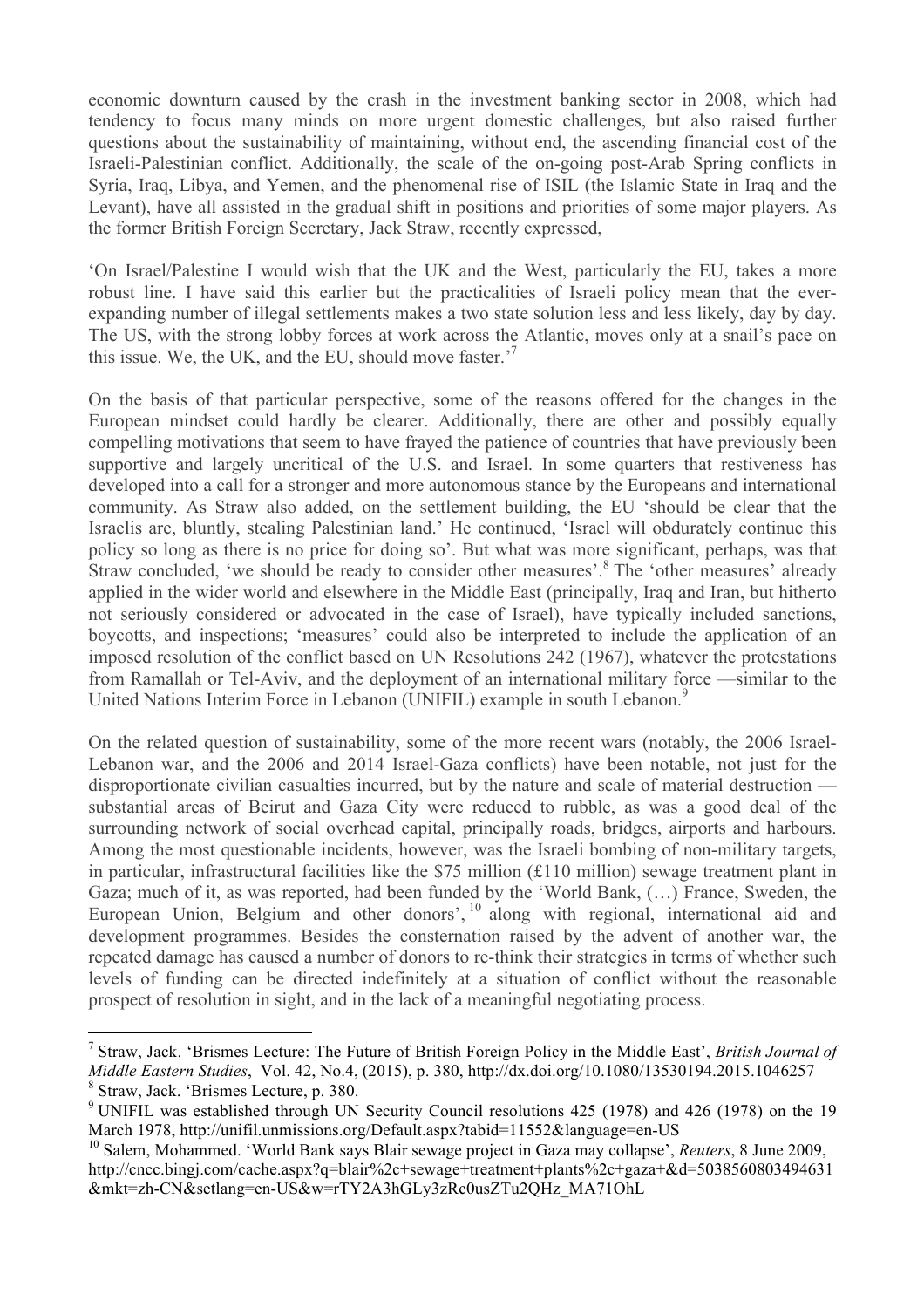Alongside the familiar, almost routine occurrences of war between Arabs and Israelis, the plight of Middle Eastern refugees have rightly been at the centre of international attention in recent years. However, for the most part, Palestinian refugees, and the precise historical circumstances of their predicament, and their current situation in the civil war zones of Syria and Iraq, for instance, and to a lesser extent, Lebanon, and the Occupied Territories, has gone mostly unnoticed outside the region. Whether expelled by force of arms or from misguided fear triggered by propaganda, between 1947 and 1949 around 700,000 Palestinians became refugees in Lebanon and elsewhere across the region, with the addition of some 750,000 refugees after the 1967 war. While high profile visits by western political leaders have rightly highlighted the Syrian refugee crisis, the less visible aspect of the Palestinian refugees was largely overlooked, though not by some liberal news commentators, 'Lebanon, which has population of 4 million, is hosting 1.1 million Syrian refugees in internal tented settlements. These contrast with formal refugee camps, which host 450,000 Palestinian refugees.<sup>11</sup> At the same time, and in some contrast, it was misleadingly reported by some press outlets, that 'Around £29 million of the funding announced by Mr Cameron in Madrid earlier this month will be spent in Lebanon - with some of the cash going to Palestinian and Lebanese citizens to reduce tensions between the groups'.<sup>12</sup> The reality, however, is that the Palestinians in Lebanon, as elsewhere in the Middle East, are not 'citizens', but refugees, a status that excludes them from fully integrating into their host states, but affords them the legal 'right of return' to their homes and property, in either the Occupied Territories, or inside Israel.

For the greater part, Palestinian refugees have been the responsibility of UNWRA, the United Nations Work and Relief Agency, established in 1949. Seventy years later, the agency employing 30,000 staff is still providing many life preserving essentials —housing, food, water, health care, and education ('700 schools and half a million pupils'),— to a community now numbering 5.2 million people in 2016, and 'pending' what Ban Ki-moon, the UN Secretary-General, described as a 'just and lasting solution to their plight.' Additionally, and reflecting on the rotating implications of conflict overspill in the region, at a special meeting of UNWRA (4 May 2016) Ki-moon commented, that 'shortly after the end of the devastating conflict in the summer of 2014', he 'saw first-hand how UNRWA's 252 schools went from providing quality education to 240,000 children, to offering sanctuary to 300,000 displaced in Gaza.' Similarly, he stated, 'In March, I saw for myself UNRWA's extraordinary work in Lebanon. I visited the Nahr El Barad camp, destroyed in 2007, and witnessed the progress to rebuild it.<sup> $13$ </sup>

The longevity and burgeoning proportions of the provision, however, have place an increasing strain on UNWRA resources, and while substantial supplementary contributions by some European donors (primarily Sweden) have fortuitously been forthcoming, staving of an emergency caused by a 'shortfall of \$101 million US dollars' in 2015, a swelling demand exacerbated by natural demographic growth, and the regular destruction of schools, hospitals, along with other social facilities in war, have placed further circulating questions, not just about the direction of the trilateralist approach, but ultimately about the future sustainability of the UNRWA project itself, even from inside the auspices of the agency, and amid suggestions that extremist groups might step in to fill the void should the services be reduced or suspended altogether. In response, UNWRA

<sup>&</sup>lt;sup>11</sup> Watt. Nicholas. 'David Cameron visits Lebanese refugee camp', *The Guardian*, 14 September 2015, http://www.theguardian.com/politics/2015/sep/14/david-cameron-visits-lebanese-refugee-camp

<sup>12</sup> McCann, Kate. 'David Cameron visits Syrian refugee camp in Lebanon', *The Telegraph*, 14 September 2015, http://www.telegraph.co.uk/news/uknews/immigration/11863018/David-Cameron-visits-Syrianrefugee-camp-in-Lebanon.html

<sup>13</sup> 'UN Secretary-General's Remarks on the Sustainability of UNWRA', *UN Headquarters*, New York, 5 May 2016, http://www.unrwa.org/newsroom/official-statements/un-secretary-generals-remarkssustainability-unrwa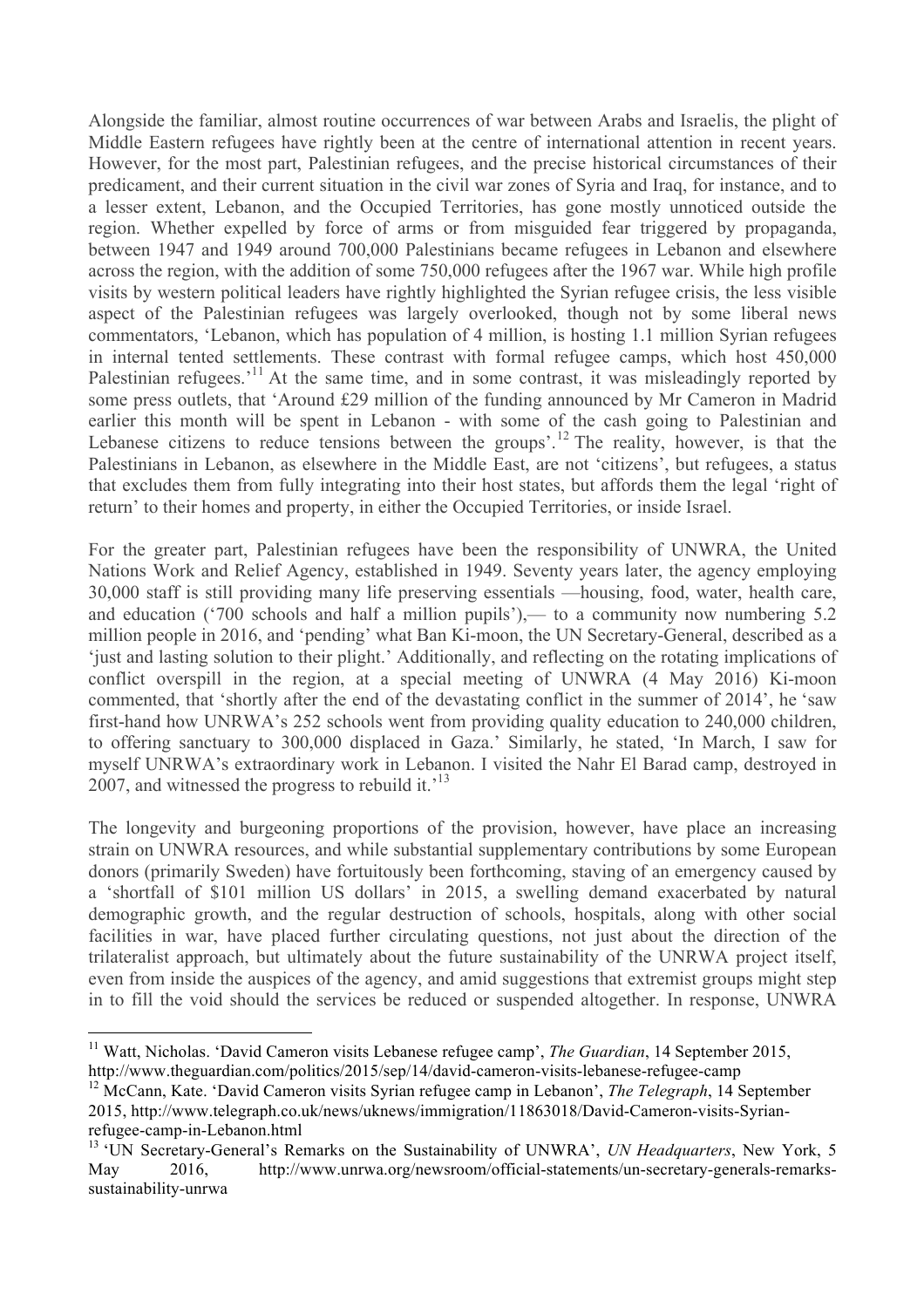'introduced stringent budget processes and controls and approved a zero-growth budget for 2016' and (…) reduced around \$12 million in core planned expenditure in 2015 and forecasts a further reduction of around \$18 million this year [2016].<sup>14</sup>

Emerging powers — China.

Against the backcloth of these complicated and overlapping events, not only has the notion of a search for complimentary or alternative ideas and actors among the emerging and relatively untested diplomatic powers been tentatively muted, but simultaneously, whether the vacuum left by a general waning of interest among the customary cohort of financial donors can be supplemented or met by rising powers like China.

Since the early 1990s, China's increasing peace-keeping role has gone hand-in-hand with its economic rise and expanding conventional military capabilities, to the extent that as its own Ministry of National Defence recently stated (2014), 'China is now the sixth-largest contributor of UN peacekeeping funding and the largest among developing countries. China is also the largest contributor of peacekeepers among the five permanent members of the Security Council. It has participated in 24 peacekeeping missions and has sent more than 27,000 peacekeepers.<sup>15</sup> Though mostly deployed in the African continent (including South Sudan, Western Sahara, Liberia, and the Democratic Republic of Congo), Chinese personnel have also contributed to the work of UNIFIL.

Historically, however, of the five major Arab-Israeli peace initiatives since 1978, the involvement of China (in its totality) —through choice, or by western design— has fallen somewhere between nominal and occupying a peripheral capacity within the latter stages of the Road Map, —the international multilateralist peace plan, originally conceived and sponsored by the Quartet for the Middle East (EU, Russia, UN, and US), that despite EU reservations, became effectively transformed by president George Bush (junior) into an archetypal trilateralist U.S. initiative in early months of 2003. Prior to that minor discerning part, Beijing had generally confined itself to making observational comments from afar while at the same time, consolidating its domestic and regional credentials in the post-1949 civil war period, and walking an international political tightrope as the communist government positioning itself in the no-man's-land between the U.S. and the Soviet Union, amid Beijing's declining relationship with Moscow after 1956, and during the internal volatility in the years immediately after Mao Tse-tung's passing in 1976.

Although the Republic of China was replaced on the UN Security Council in 1971 by the People's Republic of Chine, the essential character of Beijing elevation to the high table of international diplomacy is that it has been largely conspicuous by its near complete absenteeism from the western Middle East peace efforts. Nevertheless, with the advent of China as one of the leading economic forces in world affairs, Beijing might well be induced to take a greater role in peace-making, as it is has been in peace-enforcing. But that possibility will almost certainly require the abandonment of trilateralism led by the U.S., and a return to the vehicle of the UN, pre-requisites Washington and some of its western allies, thus far, show few signs of heeding, or even substantively exploring. Unwilling to jeopardise the overreaching tandem of precedences located in maintaining energy security (crucially, Arab oil supplies), and a domestic social agenda driven by a programme to lift a further tens of millions from rural and urban poverty, Beijing will not easily step into the Middle Eastern quagmire simply in oder to relieve the western powers of a situation largely of their own

 <sup>14</sup> 'Remarks by Commissioner-General Pierre Krähenbühl on UNRWA Sustainability', *UN Headquarters*, New York, 5 May 2016, http://www.unrwa.org/newsroom/official-statements/remarks-commissionergeneral-krähenbühl-unrwa-sustainability

<sup>15</sup> Zhou, Su. 'China to increase UN peacekeeping role, official says', *China Daily*, 15 October 2014, http://www.chinadaily.com.cn/china/2014-10/15/content\_18744235.htm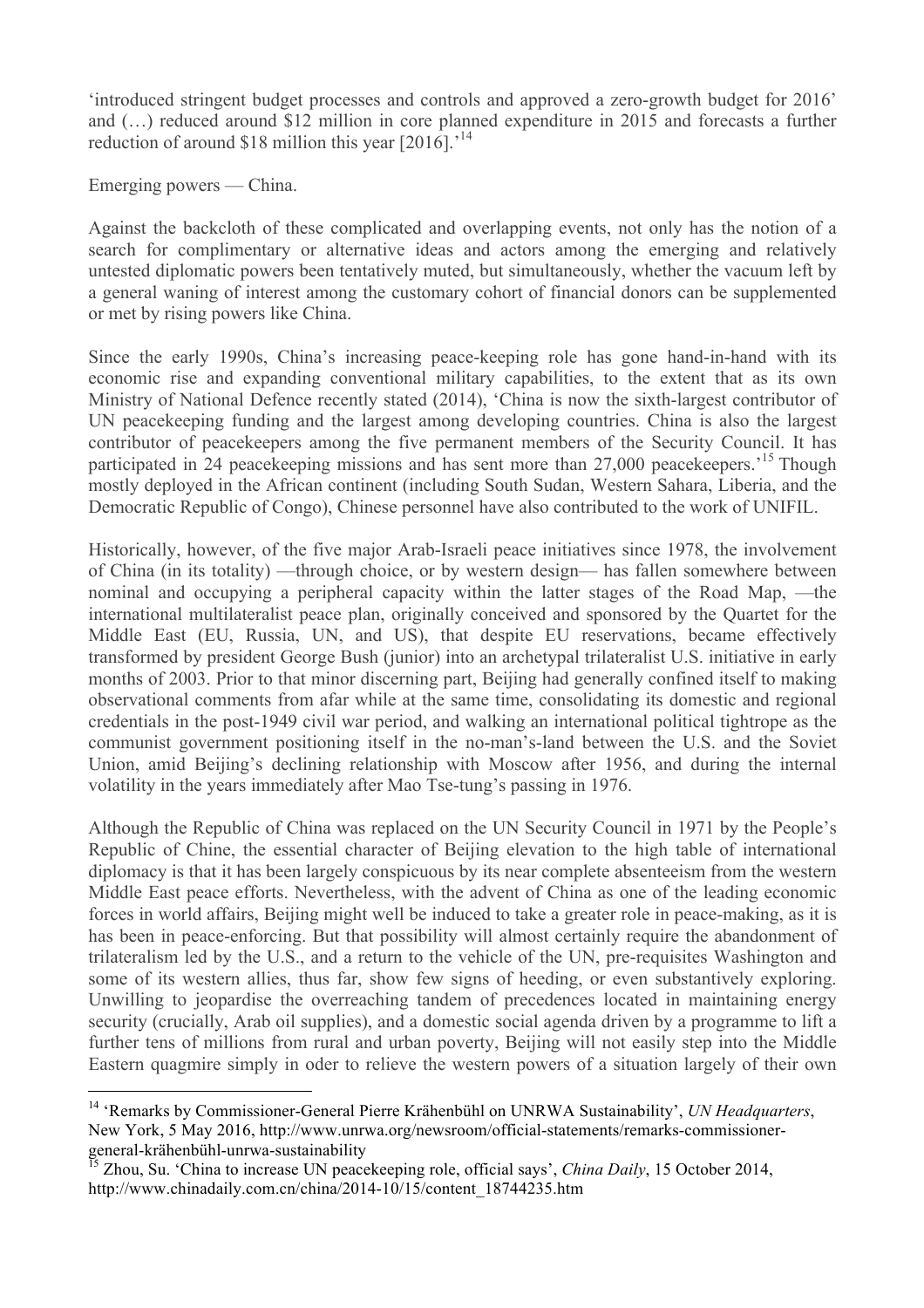making. As curtailed as the activities of China might have been in the past, as a former injured party to western imperialist ambitions in South-East Asia, the arguably unique sympathy, if not empathy, among the UNSC members the Chinese have with the people of the Mideast region, may just, in the medium or long-term, have an influence in determining otherwise.

## **Conclusion**

The League of Nations came into being in 1919. Barely two decades later, the United Nations emerged in June 1945, again in the immediate aftermath of another universal confrontation, World War Two, —only this time with the additional spectre and unimaginable horrors posed by the pending commencement of the nuclear age. With some parts of Europe reduced to a smouldering ruin, and the war in the Pacific still underway, the representatives of some fifty nation states gathered in San Francisco to fashion a new intergovernmental organisational model for the governance of international affairs. Facilitated by the urgency and goodwill engendered by the suffering and desolation inflicted by five years of war, and the failings of the previous organ, the UN was endowed with its own military force, denoted and now internationally recognisable by its black and white equipment, blue berries and helmets. The lessons of the concluding chapter to the last global cataclysm —the dropping of the atomic bombs on Hiroshima and Nagasaki, and the Nuremberg trials that consolidated the jurisdiction of international law— should irrefutably inform us that in all likelihood there will not be another post-world-wide situation from which to form a third and potentially improved international organisation; that is unless we are prepared to contemplate sitting amid a nuclear wasteland attempting to better an imagined model from what went before. The hard reality dictates that as imperfect as the United Nations might be, there is not going to be a realistic or remotely palatable opportunity for re-inventing the UN wheel; there cannot be a post-Third World War in which to build on the blueprint of the UN inherited in 1945, and in many ways there is little or no need. The UN essentials, the legal and moral principals enshrined in the UN Charter —in essence, that all states and actors are equal under the law, just as they are all equally accountable to the law— are just as valid and infinitely universal as they were when they were originally adopted.

In specific trilateralist and Israeli-Palestinian terms, if one defining factor has illustrated the inherent risks for individuals engaged with the task of resolving the Arab-Israeli conflict, then it has to be the roll call of diplomatic casualties slain by Arab and Jewish assassins, notably, Lord Moyne (1944) the Anglo-Irish British Minister of State in the Middle East, Count Folke Bernadotte the Swedish U.N. diplomat (1948), King Abdullah I of Jordan (1951), U.S. Senator Robert F. Kennedy (1968), President Anwar Sadat of Egypt (1981); and Israeli Prime Minister, Yitzhak Rabin, in 1995. What this list of fatalities evidently precludes is any further reliance on a singular figure or select group, however well-meaning. Similarly, what the evidence also invites is a full return to the practical principles established in 1945, along with the relative anonymity and safety of the collective and the United Nations as the organisational avenue for conflict resolution. Such a move would be key to protecting the leading lights involved in negotiations, while at the same time putting the weight of the international community behind the UN as the enforcing agents of its resolutions. It is not as though the so-called intractability of the Israeli-Palestinian question is beyond answers, or indeed a solution, after all, all the major issues are covered by international law, and a series of UN resolutions that have been in existence since 1967, if not 1947. If the Zionist movement in Palestine unilaterally imposed the State of Israel with its declaration of independence in May 1948, barely sixth months after the 1947 partition plan proposed a two state resolution one Arab state, one Jewish state— and amid the mayhem of the post-1945 era, then there is surely, with all the technological advantages of the contemporary world, no tangible reason why a State of Palestine cannot be established by the close of 2016, avoiding the repeated delays of five years, and two years incorporated into the 1978 accords, and the Road Map in 2003.